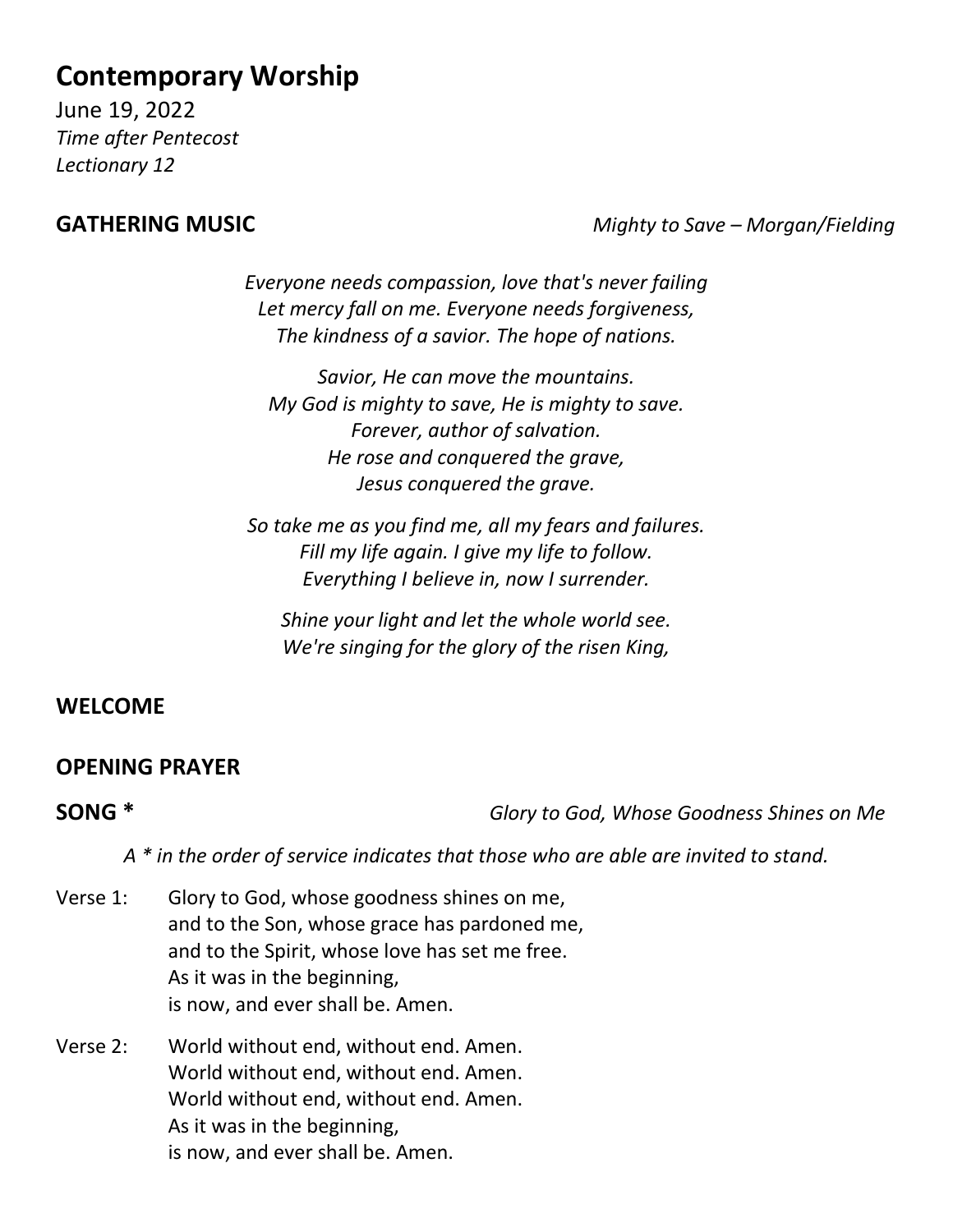*Text: Paul M. Vasile, b. 1976, based on the Gloria Patri © 2008 Paul M. Vasile, admin. Augsburg Fortress OneLicense.Net # A-722064*

### **GOSPEL LESSON \*** Luke 8:26-39

*Jesus' mission includes foreigners and his authority extends to the casting out of demons. Some who witness Jesus' work are seized with confusion and fear, but the man who was healed is commissioned to give testimony to God's mercy and power.*

Pastor: The Holy Gospel according to Saint Luke, the eighth chapter. **Assembly: Glory to you, O Lord.**

 $26$ Then [Jesus and his disciples] arrived at the country of the Gerasenes, which is opposite Galilee. <sup>27</sup>As he stepped out on land, a man of the city who had demons met him. For a long time he had worn no clothes, and he did not live in a house but in the tombs. <sup>28</sup>When he saw Jesus, he fell down before him and shouted at the top of his voice, "What have you to do with me, Jesus, Son of the Most High God? I beg you, do not torment me" $-$  <sup>29</sup>for Jesus had commanded the unclean spirit to come out of the man. (For many times it had seized him; he was kept under guard and bound with chains and shackles, but he would break the bonds and be driven by the demon into the wilds.)  $30$  Jesus then asked him, "What is your name?" He said, "Legion"; for many demons had entered him.  $31$ They begged him not to order them to go back into the abyss.

 $32$ Now there on the hillside a large herd of swine was feeding; and the demons begged Jesus to let them enter these. So he gave them permission. <sup>33</sup>Then the demons came out of the man and entered the swine, and the herd rushed down the steep bank into the lake and was drowned.

<sup>34</sup>When the swineherds saw what had happened, they ran off and told it in the city and in the country. <sup>35</sup>Then people came out to see what had happened, and when they came to Jesus, they found the man from whom the demons had gone sitting at the feet of Jesus, clothed and in his right mind. And they were afraid.  $36$ Those who had seen it told them how the one who had been possessed by demons had been healed. <sup>37</sup>Then all the people of the surrounding country of the Gerasenes asked Jesus to leave them; for they were seized with great fear. So he got into the boat and returned. <sup>38</sup>The man from whom the demons had gone begged that he might be with him; but Jesus sent him away, saying,  $39$ Return to your home, and declare how much God has done for you. So he went away, proclaiming throughout the city how much Jesus had done for him.

Pastor: The Gospel of the Lord. **Assembly: Praise to you, O Christ.**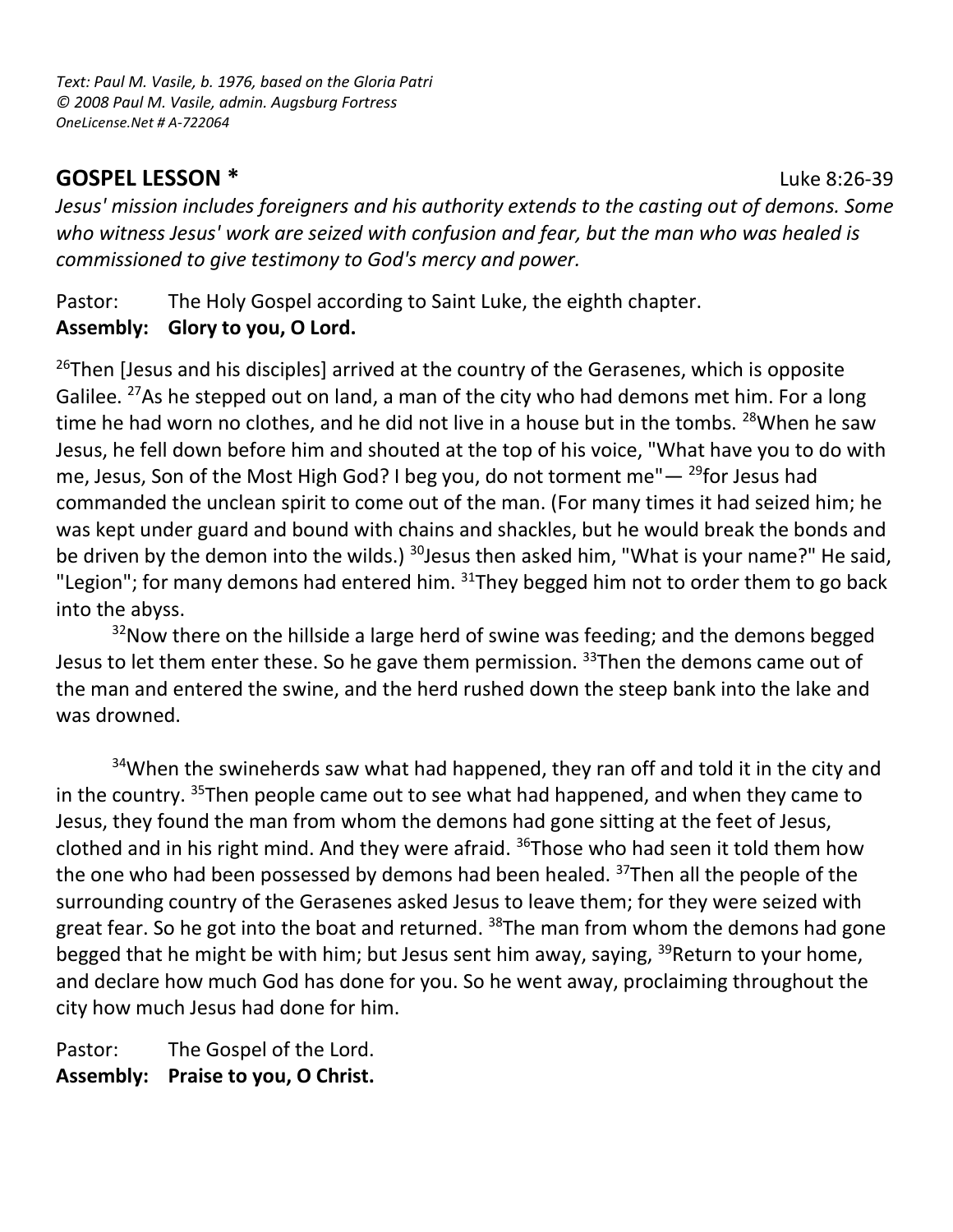### **CHILDREN'S MESSAGE**

#### **SERMON**

**SONG \*** *Amazing Grace - Alleluia*

Verse 1: Amazing grace how sweet the sound That saved a wretch like me. I once was lost, but now I'm found. Was blind but now I see. Allelulia!

- *Chorus:* Alleluia, Allelu Alleluia, Alleluia. Alleluia, Allelu Alleluia, Allelu, Alleluia.
- Verse 2: 'Twas grace that taught my heart to fear, And grace my fears relieved. How precious did that grace appear The hour I first believed. Alleluia!...*chorus*
- Verse 3: Jesus loves me, this I know, For the Bible tells me so. Little ones to Him belong, We are weak but He is strong. Alleluia!...*chorus*

*"Amazing Grace" public domain, words by John Newton, music by J. Carell and D. Clayton, arranged 1999, 2004 by Tim Bode "Jesus Loves Me" public domain, words by Anna Bartlett Warner, music by William Batchelder Bradbury*

### **PRAYERS \***

*The assembly responds to petition each ending in "God of grace,"* **Assembly: hear our prayer.**

*The assembly responds to the final petition ending with "in our hearts into your holy keeping"* **Assembly: Amen.**

**OFFERING** *Healing Is in Your Hands –* Carson/Nockels/Redman/Tomlin Praise Team

> *No mountain, no valley, no gain or loss we know, Could keep us from Your love. No sickness, no secret, no chain Is strong enough to keep us from Your love, To keep us from Your love.*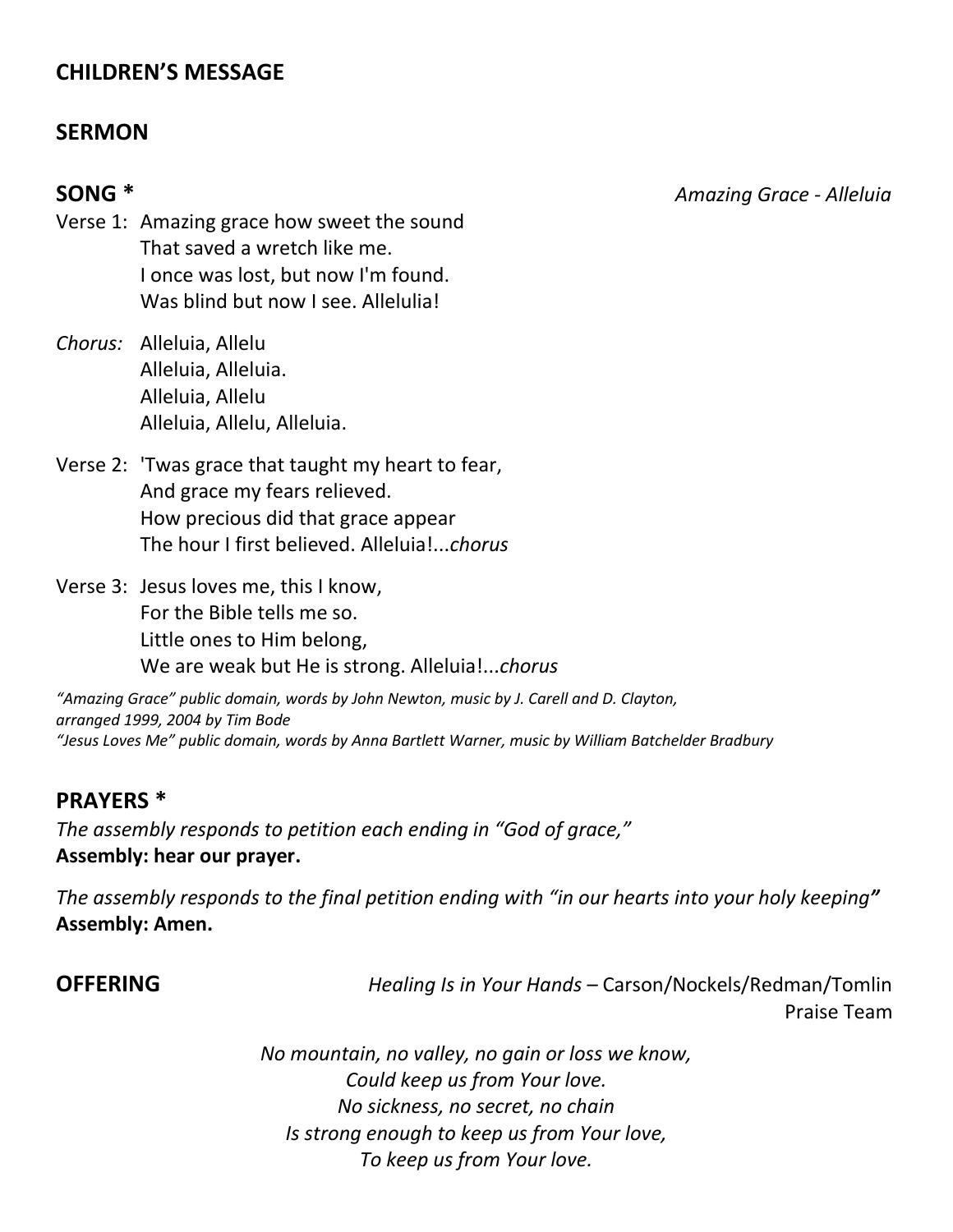*How high, how wide, no matter where I am, Healing is in Your hands. How deep, how strong, now by Your grace I stand, Healing is in Your hands.*

*Our present, our future, our past is in Your hands. We're covered by Your blood, We're covered by Your blood.*

*In all things, we know that we are more than conquerors. You keep us by Your love.*

#### **CONFESSION \***

**Assembly: Gracious God, source of all life, we come before you in need of healing: The healing of our bodies and souls, The healing of our relationships, The healing of our pride and fear and apathy. We know that with you, nothing is impossible. We pray that you will heal us, that you will heal our world, So that we will be freed to serve and love and dream and be, as Christ calls us. Amen.**

#### **WORDS OF FORGIVENESS \***

#### **WORDS OF INSTITUTION \***

#### **LORD'S PRAYER \***

**Our Father, who art in heaven, hallowed be thy name, thy kingdom come, thy will be done, on earth as it is in heaven. Give us this day our daily bread; and forgive us our trespasses, as we forgive those who trespass against us; and lead us not into temptation, but deliver us from evil. For thine is the kingdom, and the power, and the glory, forever and ever. Amen.**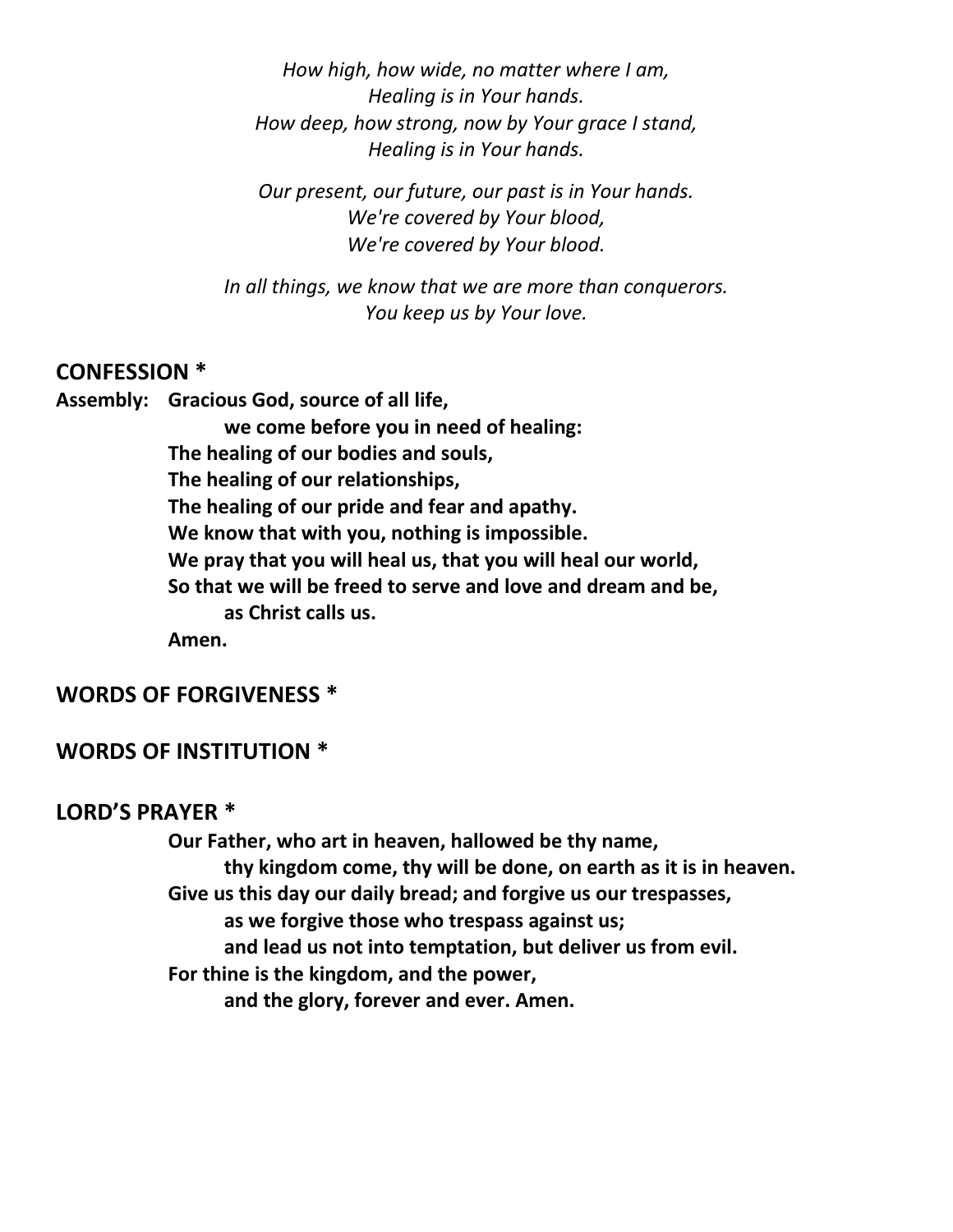#### **HOLY COMMUNION**

*All those who confess Jesus as Lord and Savior are welcome to the table. We invite you to come forward to receive the communion elements from the pastors. All of the elements are prepackaged and are gluten free. You may open the elements and partake of them at the communion rail and dispose of the packaging in the baskets provided or take the elements back to your pew to partake of them and dispose of the packaging after the service. Paper bags for the packaging disposal are available on the communion rail as needed. "Bread from the Lord's Table" and/or a pastoral blessing are available for children who do not yet commune.* 

Communion Server: The body of Christ, given for you. The blood of Christ, shed for you

Communion Receiver: Amen.

#### **Renew Me**

- *Chorus:* Renew me, repair me, refresh me, restore me. Renew a right spirit within me. Redeem me, recharge me, revise me, revive me. Create in me a clean heart.
- Verse 1: For You alone are my strength, my song. Your love redeems me, makes right of my wrong. Savior, and Shepherd, my Master and King, Restore my joy, so my spirit can sing…*chorus*
- Verse 2: For you alone can restore my soul, Your love repairs me, turns broken to whole. Almighty God, You remove all my sin. You give me life in Your spirit within…*chorus*
- Verse 3: For you alone give me pow'r to start, Your love is kindling a pureness of heart. Maker, Creator of all that is new, Help me, revise me, so I'm more like You…*chorus*

*"Renew Me" words and music by Lana Gibbons ©1999 Lana Gibbons, Marengo, Ill. CCLI License # 1841035*

#### **POST-COMMUNION BLESSING \***

Leader: The Body and Blood of our Lord Jesus Christ strengthen you and keep you in his grace.

**Assembly: Amen.**